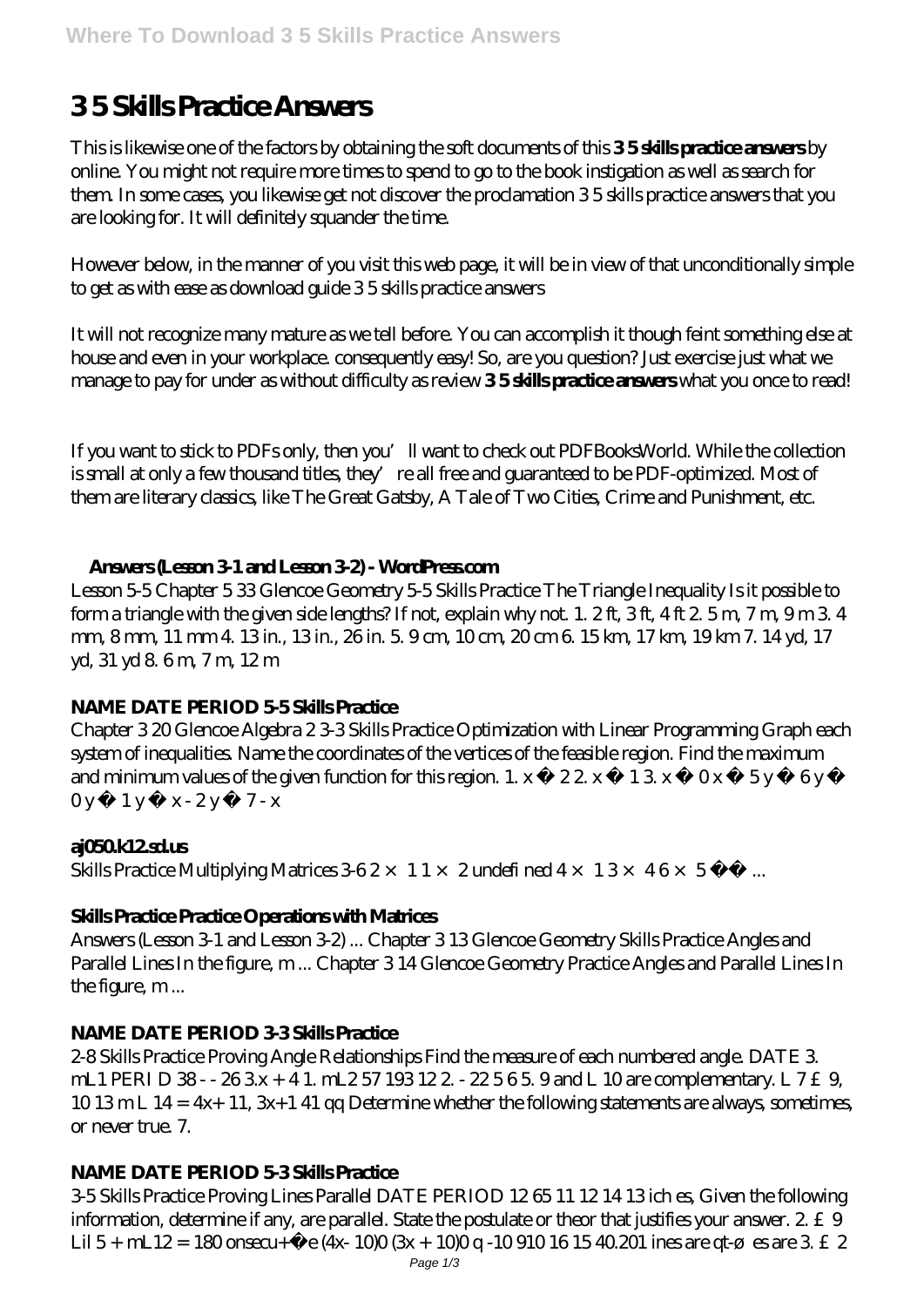# £ 16 lines are irrec ior

# More Practice Your Skills with Answers

NAME DATE PERIOD Skills Practice Operations with Matrices Perform the indicated matrix operations

# Answers (Leson 31)

Chapter 332 Glencoe Geometry 3-5 Skills Practice Proving Lines Parallel Given the following information, determine which lines, if any, are parallel. State the postulate or theorem that justifies your answer. 1.  $164 \text{ m}$  5+ m  $12 = 180$  Find x so that Show 72  $\Omega$  $11.3$ 2  $\mathcal{B}$ vour work 5 6 ...

# 35ArithmeticSequences as Linear Fundions notebook

Chapter 327 Glencoe Algebra 234 Skills Practice Systems of Equations in Three Variables Solve each system of equations 1.  $2a + c = -102x + y + z = 3b$ ...

# Ch 3Practice and Skills Practice Answer Keys | Linear...

Practice Killer whales usually swim at a rate of 32-97 kilometers per hour, though they can travel up to 48.4 kilometers per hour. Suppose a migrating killer whale is swimming at an average rate of 4.5 kilometersper

# Answers (Anticipation Guide and Lesson 31)

Chapter 332 Glencoe Algebra 1 Skills Practice ... Chapter 333 Glencoe Algebra 1 Practice Arithmetic Sequences as Linear Functions Determine whether each sequence is an arithmetic sequence. Write ... Answers (Lesson 3-5) A01\_A19\_ALG 1\_A\_CRM\_CO3\_AN\_661383 indd A15 12/21/10 12:45 PM.

# wwwadyadardag

Lesson 53PDF Pass Chapter 519 Glencoe Algebra 2 Skills Practice Polynomial Functions 53 State the degree and leading coefficient of each polynomial in one variable. If it is not a polynomial in one variable, explain why.  $1. a + 82$ 

# **OTALG1A CRMCOSTP661383**

aj050k12sd.us

# www.hrtsd.crg

Glencoe/McGraw-Hill Glencoe Geometry NAME \_\_\_\_\_\_ DATE \_\_\_\_\_\_ PERIOD \_\_\_\_\_ Study Guide and Intervention

# NAME DATE PERIOD 36Skills Practice-ahodginsod

Practice Your Skills Student Workbook, which does not have answers. These worksheets are also available to students at www.keymath.com Though the limited reproduction permission allows you to copy pages from More Practice Your Skills with Answers for use with your students, the consumable More Practice Your Skills Student Workbook should not...

# **34 Skills Practice - Lonira**

Chapter 2 Skills Practice 285 2 Lesson 2 1 Skills Practice page 5 Name Date 12 The football boosters sell hooded sweatshirts to raise money for new equipment. Each sweatshirt costs \$18 Independent Quantity Dependent Quantity (5, 90) and (10, 180) 180 \_\_\_\_\_\_ 290 1025590 \_\_\_\_ 5518 \_\_\_\_ 1 The unit rate of change is 18 Quantity Number of ...